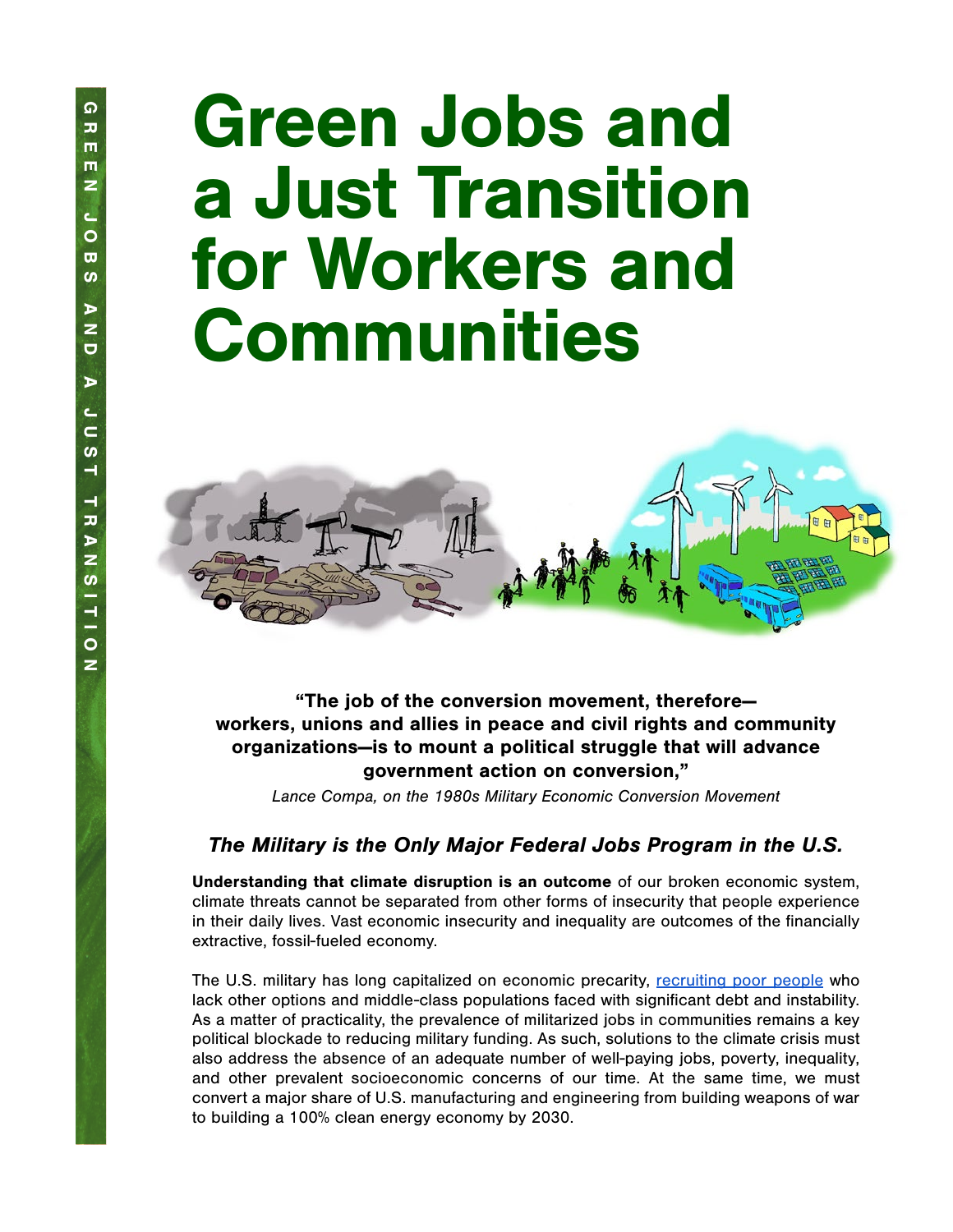While official estimates are known to be too low, the **Bureau of Labor Statistics** counted about six million people as unemployed and actively seeking work in 2019—a figure now rendered obsolete by the coronavirus crisis, but indicative of our economy under "good" circumstances.96 This figure does not include all working age people who are unemployed and more comprehensive methods of calculating unemployment often double the standard unemployment rate.

Even in the best of times, unemployment rates also vary drastically by geography, race, and age; rural workers, Black workers, Latinx workers, and young people all have higher than average rates of unemployment. In normal times, forty percent of the U.S. workforce is [employed in insecure positions](https://ips-dc.org/report-moral-budget-2/), such as temporary, part-time, and "on-call" workers, contractors, and the self-employed. 97 While employment statistics can help illustrate the economic crisis, they can also minimize the lived-realities for the tens of millions of people living in poverty in the United States. In the richest country in the world, even prior to the coronavirus pandemic and its associated economic implosion, there were 140 million poor and low-wealth people. That's over 43% of the population of the United States. Low pay, job scarcity or inaccessibility, and attacks on unionization work together to keep people in poverty.

#### Do We Have a Poverty Draft in the United States?

Mandatory military service ended in 1973, and by the 1980s the term "poverty draft" gained prominence as [a term used to describe](https://sojo.net/magazine/june-2007/poverty-draft) "the belief that the enlisted ranks of the military were made up of young people with limited economic opportunities."<sup>98</sup> In the context of vast economic precarity in the United States, military service often functions as a "draft-like system" that attracts low-income and other marginalized groups into enlisting because of a lack of other job, income, and educational opportunities available in their communities. [Half of all young people who join the military](https://jamrs.defense.gov/Portals/20/Futures-Survey-Spring-2017.pdf) do so as a means to pay for future education.<sup>99</sup> Military recruiters have historically recruited among middle and lower classes. [Reporting](https://newrepublic.com/article/156131/military-views-poor-kids-fodder-forever-wars) [by the Seattle Times](https://newrepublic.com/article/156131/military-views-poor-kids-fodder-forever-wars) in 2005 found, for example, that nearly half of new recruits came "from lower-middle-class to poor households."100 Native Americans, who have the [highest poverty](https://ips-dc.org/wp-content/uploads/2018/06/June-12-Testimony-IPS-layout-draft-june-8-2018-ss.pdf) [rate](https://ips-dc.org/wp-content/uploads/2018/06/June-12-Testimony-IPS-layout-draft-june-8-2018-ss.pdf) of any racial or ethnic group in the United States, also serve in the country's armed forces at the highest rate of any ethnic group in the country.101

Despite such vast economic insecurity, the military is the only major federal jobs program in the United States. [Over 1,300,000 Americans](https://www.csmonitor.com/Business/Robert-Reich/2010/0813/America-s-biggest-jobs-program-The-US-military) are on active military duty and over 800,000 more are in the military reserves. Another 1,600,000 Americans work for companies contracted by the U.S. military not only to supply weapons of war, but also the goods and services that support military operations.<sup>102</sup> The Department of Defense [calls itself](https://www.defense.gov/our-story/) America's largest employer - larger than Walmart, even.<sup>103</sup> Since the military industrial complex is spread across the United States, some members of congress justify military spending by the jobs it provides their states or districts. War spending is often perceived as an effective way to increase employment, but there are far better ways besides a massive military jobs program to employ Americans.

### Funding Green Jobs and the Care Economy Yields Net Benefits

In fact, compared to alternative uses for those funds, military spending is one of the least effective sources of job creation. According to **[Brown University's Cost of War Project](https://watson.brown.edu/costsofwar/files/cow/imce/papers/2017/Job%20Opportunity%20Cost%20of%20War%20-%20HGP%20-%20FINAL.pdf)**, a total of 6.9 jobs are created per \$1 million of federal military spending. By comparison,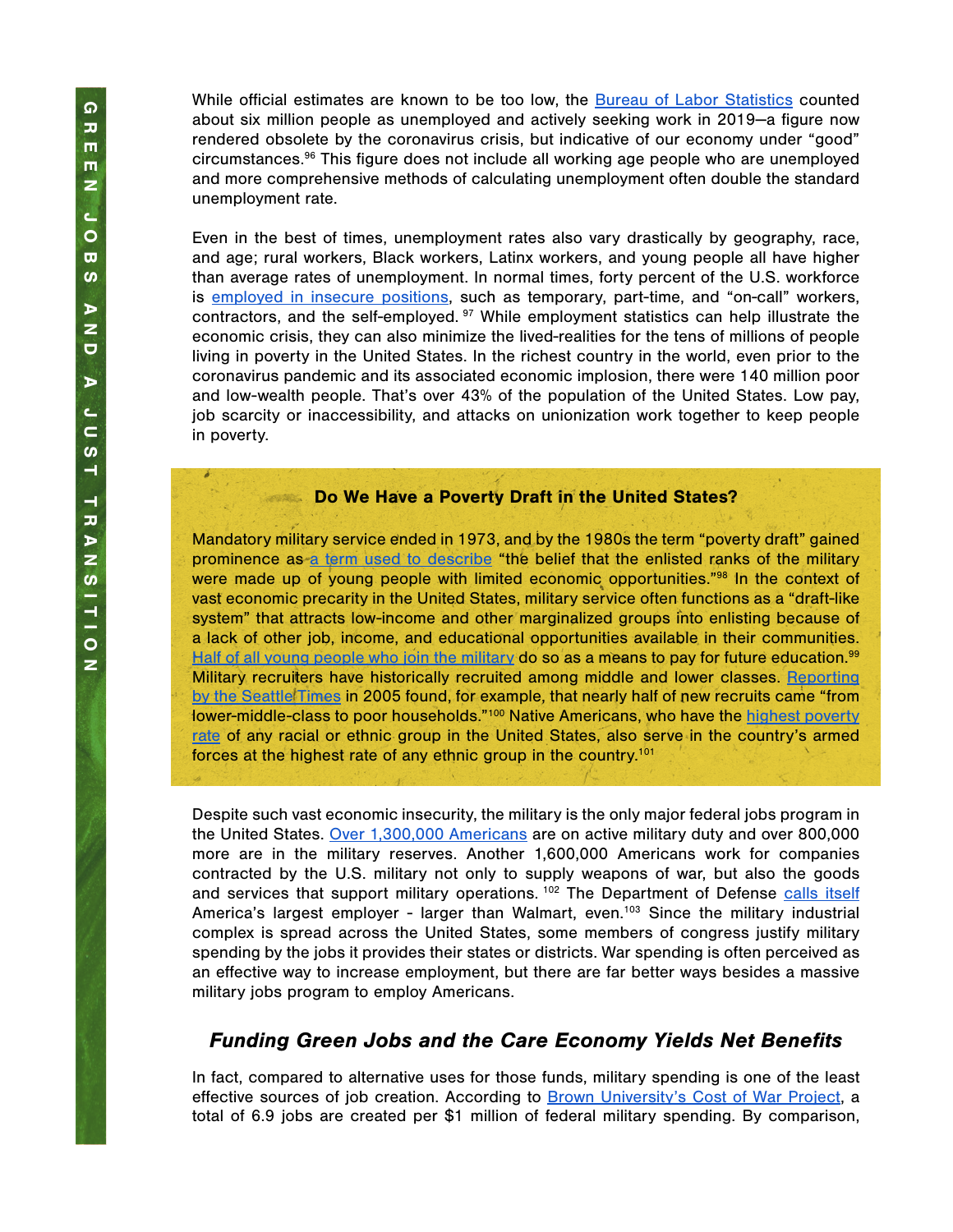spending the same amount in wind creates 8.4 good-paying jobs and in solar 9.5. For the same level of spending, clean energy and infrastructure create over 40% more jobs. Investing the same amount in energy efficiency retrofits creates nearly twice the level of job

A total of 6.9 jobs are created per \$1 million of federal military spending. By comparison, spending the same amount in wind creates 8.4 good-paying jobs and in solar 9.5.

For the same level of spending, clean energy and infrastructure create over 40% more jobs.

creation by military spending.104 Across the board, funding the green economy instead of a bloated military budget would be a net job creator.

Shifting excess military spending to green manufacturing in particular creates opportunities for targeted job creation in regions of the United States that have been hardest hit by declines in manufacturing over the last two decades. [If we shift \\$125](https://watson.brown.edu/costsofwar/files/cow/imce/papers/2019/Peltier%20Nov2019%20Short%20GND%20CoW.pdf) [billion](https://watson.brown.edu/costsofwar/files/cow/imce/papers/2019/Peltier%20Nov2019%20Short%20GND%20CoW.pdf) from military spending to green manufacturing, an additional 250,000 jobs would be created.105 In

order to rapidly transition to a green economy, we must fund millions of jobs to dramatically scale-up clean energy production and transition to one hundred percent renewable energy, overhaul the U.S. transportation systems to build and run mass public transportation, and prepare communities on the frontlines of the climate crisis to adapt to the realities of a warming planet.

Then there's the care economy. The lowest carbon jobs are those that don't extract anything from the land or create waste and have a limited environmental impact. Jobs that include teaching, nurturing, and caring, often referred to as care work, are invaluable to our society and to the economy at large. The [National Domestic Workers Alliance](https://www.domesticworkers.org/) describes care work as, "the work that makes all other work possible." Direct public investment in these jobs also has a greater impact on the economy than military spending. Compared to the 6.9 jobs created in the military, \$1 million dollars in education produces an average of 15.2 good-paying jobs.106 A dramatic expansion of these jobs, and ensuring that the standards and conditions of this work are raised, is a critical component of the transition away from extractive, destructive, and often violent work and towards an economy of care.

Endeavoring to address the climate crisis and economic inequality simultaneously, a federal jobs guarantee is a key component of the Green New Deal. A federal jobs guarantee promises a job—at a living wage and with full benefits—to anyone who wants one. A public

job guarantee isn't a new concept, in fact it was a key demand of the Civil Rights Movement. In the Forward to the 1966 publication A ["Freedom Budget" for All Americans](https://www.crmvet.org/docs/6701_freedombudget.pdf), Rev. Dr. Martin Luther King Jr. states, "We shall eliminate unemployment for Negroes when we demand full and fair employment for all." The first of the seven demands outlined in the Freedom Budget was "To provide full employment for all who are willing and able to work, including those who need education or training to make them willing and

A jobs guarantee could look a lot like the military does currently, an expense we deem necessary that serves the public good.

able."107 Direct public investment in a program that competes for labor with competitive wages and good benefits isn't unheard of in the United States. A jobs guarantee could look a lot like the military does currently, an expense we deem necessary that serves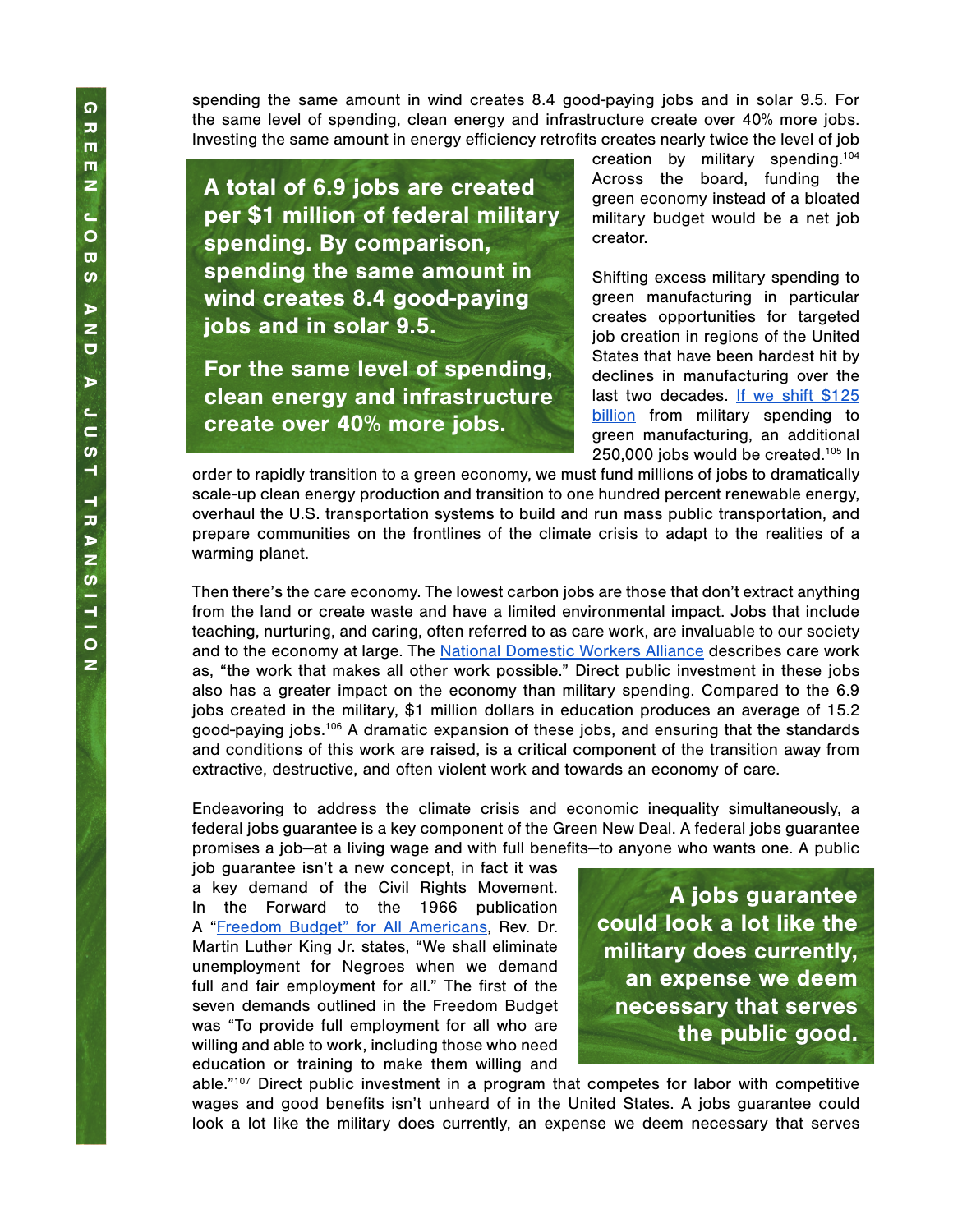the public good. While providing alternatives to low-paid work in carbon-intensive supply chains, a federal jobs guarantee could offer better-paying jobs that improve communities while supporting a Just Transition to a green economy.

## We Need a Just Transition for Workers and Communities

The fossil fuel and military sectors mirror each other in the way that workers frequently end up funneled into lethal work due to limited options.

Communities across the United States depend on employment in the military and various sectors of the military industrial complex. Like the workers who extract, process, transport and use fossil fuels will need to transition into new jobs, there must be alternative pathways

to good employment for individuals and communities whose livelihoods are tied to the military. The leadership of labor unions, which have long organized to advance the interests of low-income workers, is critical to [advancing](https://prospect.org/labor/labor-unions-must-lead-just-transition-fossil-fuels-clean-energy/)  [a worker-led](https://prospect.org/labor/labor-unions-must-lead-just-transition-fossil-fuels-clean-energy/) Just Transition movement. When the peace and climate justice movements stand in solidarity with organized labor, the possibility of a powerful, coordinated, and truly transformative movement emerges.

The fossil fuel and military sectors mirror each other in the way that workers frequently end up funneled into lethal work due to limited options.

The Green New Deal has been described as an "all hands on deck" kind of policy. If we do it right, the Green New Deal will be a mass mobilization that would radically restructure the fossil-fueled economy as we know it. This kind of comprehensive program will require a wide range of jobs not only in manufacturing and the energy sector, but across the economy. For those who will lose work in the fossil fuel industry or military industrial complex, a job guarantee provides an employment safety net during economic transition.

A job guarantee is one measure among many that can be taken to phase out extractive industries with care and prevent adverse and unjust outcomes for workers and communities relying on those industry jobs. Such outcomes can be prevented if we plan and invest federal resources accordingly. [As articulated](https://movementgeneration.org/wp-content/uploads/2016/11/JT_booklet_English_SPREADs_web.pdf) by the climate justice movement, "Just Transition to

When the peace and climate justice movements stand in solidarity with organized labor, the possibility of a powerful, coordinated, and truly transformative movement emerges.

us represents a set of aligned strategies to transition whole communities toward thriving economies that provide dignified, productive and ecologically sustainable livelihoods that are governed directly by workers and communities."108

Resembling the calls for a Just Transition from the climate justice movement in the last decade, the economic conversion movement led by anti-war activists in the 1980s sought to plan and implement a

transformation from a war economy to a peace economy. Recognizing that every recession during the Cold War was met with an increase in military spending, [many in the peace](https://www.labor4sustainability.org/uncategorized/just-transition-just-what-is-it/) [movement concluded](https://www.labor4sustainability.org/uncategorized/just-transition-just-what-is-it/) that in order to end the arms race, it must be separated from jobs and economic prosperity.109 As labor law professor [Lance Compra articulated](https://digitalcommons.ilr.cornell.edu/cgi/viewcontent.cgi?referer=https://www.google.com/&httpsredir=1&article=1060&context=lrr) in a paper on the topic in 1985, "Conversion planning to move from military to non-military production can tear down the barrier--fear of job loss--that blocks broad rank-and-file support for disarmament initiatives and a non-interventionist policy."110